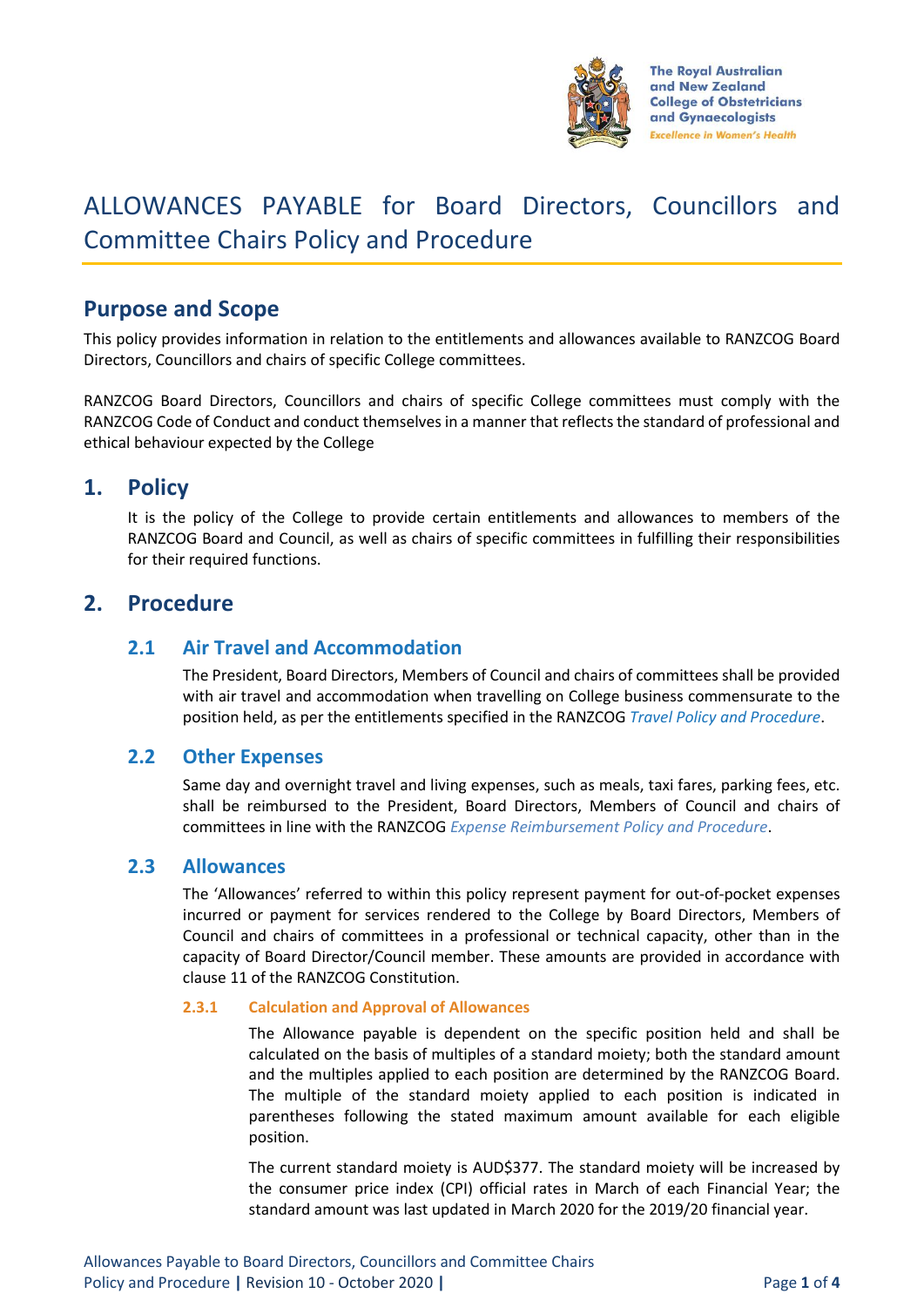#### **2.3.2 Presidential Allowances**

#### **2.3.2.1 Out-of-Pocket Expenses**

An allowance of up to \$22,620 per annum (60x) is available to cover out-ofpocket expenses, such as secretarial assistance, telephone, postage, freight, stationery, etc. incurred in the performance of the duties required of the office of President.

#### **2.3.2.2 Presidential Representational Services**

An allowance of up to \$70,000 per annum is available to the President for payment of services rendered to the College in a professional or technical capacity.

#### **2.3.2.3 Payments**

The (indexed) amount will be put to the next meeting of the RANZCOG Board following the election of a President, along with other allowances payable, for ratification for payment to the President or, at their direction, for representational, technical and professional services.

Any variations to the agreed amount will be considered if a separate motion is put to the RANZCOG Board.

Payment of both the Allowance and Presidential Representational Services Payment shall be paid in quarterly instalments in December, March, June and September upon submission of a suitably formatted invoice.

#### **2.3.2.4 Other Services**

To assist in the delivery of Presidential duties, the College shall provide the President with a College credit card (VISA) and Qantas Club membership and/or Air New Zealand Card.

#### **2.3.3 Board Director (Other than President) Allowance**

#### **2.3.3.1 Out-of-Pocket Expenses**

An allowance of up to \$3,770 per annum (10x) is available to cover out of pocket expenses, such as secretarial assistance, telephone, postage, freight, stationery, etc. incurred in the performance of the required duties. Board Directors who chair specific committees outlined in section 2.3.5.1 will only be entitled to the Board Directors' allowance.

#### **2.3.3.2 Payment**

Claims for payment of the out-of-pocket allowance should be submitted annually prior to the end of the financial year on the *Out of Pocket Allowance Request Form for Board Directors, Councillors and Committee Chairs*.

#### **2.3.4 Members of Council Allowance**

#### **2.3.4.1 Out-of-Pocket Expenses**

An allowance of up to \$377 per annum (1x) is available to cover out of pocket expenses, such as secretarial assistance, telephone, postage, freight, stationery, etc. incurred in the performance of the required duties.

#### **2.3.3.2 Payment**

Claims for payment of the out-of-pocket allowance should be submitted annually prior to the end of the financial year on the *Out of Pocket Allowance Request Form for Board Directors, Councillors and Committee Chairs*.

#### **2.3.5 Chairs of Specific Committees Allowance**

Allowances Payable to Board Directors, Members of Council and Committee Chairs Policy and Procedure **|** Revision 10 - October 2020 **|** Page **2** of **4**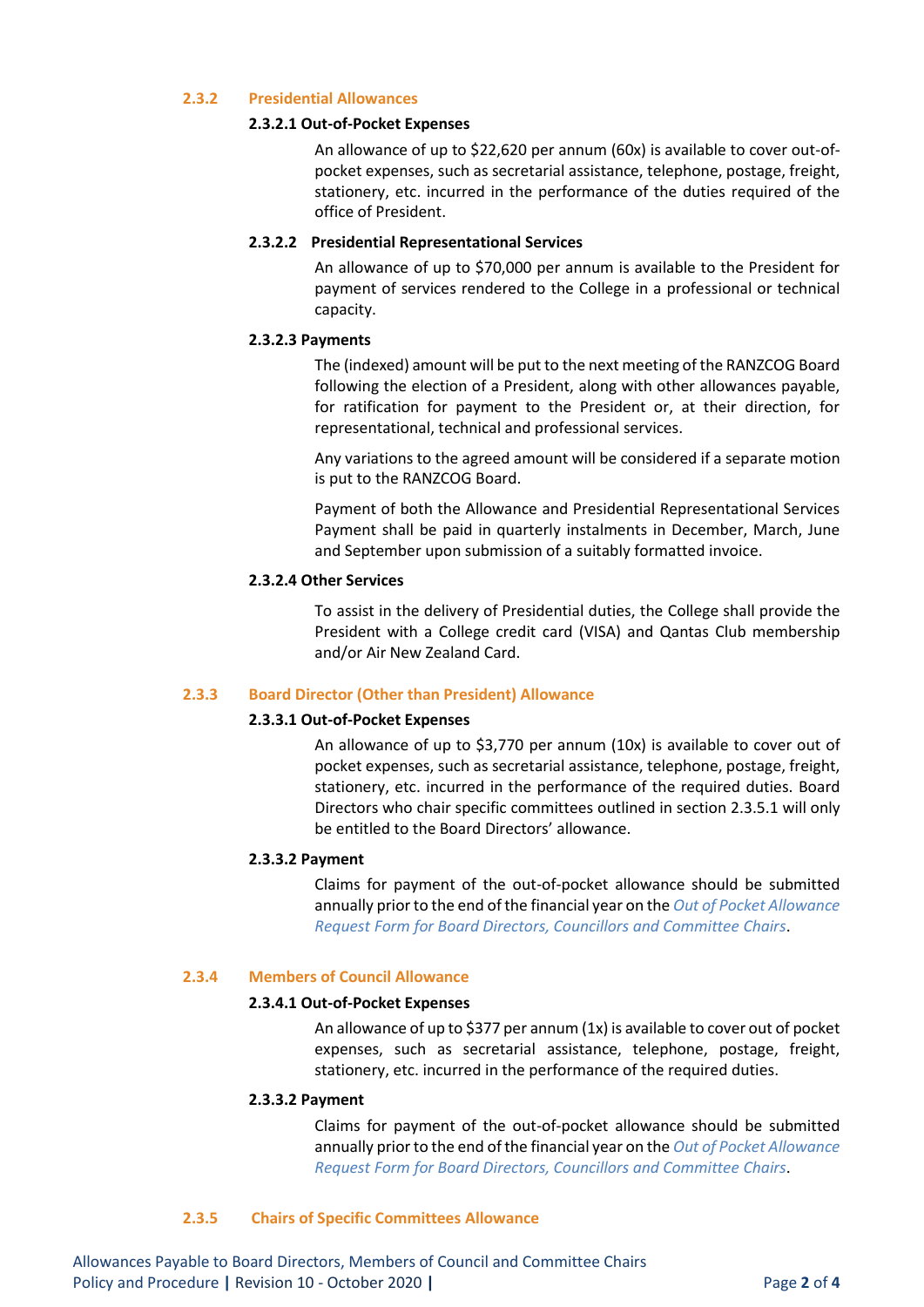#### **2.3.5.1 Out-of-Pocket Expenses**

An allowance of up to \$3,770 per annum (10x) is available to cover out of pocket expenses, such as secretarial assistance, telephone, postage, freight, stationery, etc. incurred in the performance of the required duties, for the Chair of Te Kāhui Oranga ō Nuku.

An allowance of up to \$754 per annum (2x) is available to cover out of pocket expenses, such as secretarial assistance, telephone, postage, freight, stationery, etc. incurred in the performance of the required duties, for Chairs of the following College Committees:

- Conjoint Committee for the Diploma of Obstetrics and Gynaecology
- Continuing Professional Development Committee
- Diplomates Committee
- Education Assessment Committee
- Education Strategy Committee
- Regional Fellows Committee
- Specialist IMG Assessment Committee
- Subspecialties Committee
- Trainees Committee
- Training Accreditation Committee
- Women's Health Committee

Chairs of abovenamed committees who are Members of Council, but who are not Board Directors, are able to claim an additional allowance of up to \$377 per annum (1x) to acknowledge out of pocket expenses associated with their duties as both Members of Council and Chairs of Committees.

Chairs of Committees who are Board Directors are able to claim an allowance for out of pocket expenses only up to the amount available to the relevant Board Member position.

### **2.3.5.2 Payment**

Claims for payment of the out-of-pocket allowance should be submitted annually prior to the end of the financial year on the *Out of Pocket Allowance Request Form for Members of Council and Committee Chairs*.

# **3. General References and Related Policies**

- RANZCOG Code of Conduct
- Travel and Accommodation Policy and Procedure
- Expense Reimbursement Policy and Procedure
- Expense Reimbursement Claim Form
- Out-of-Pocket Allowance Request Form for Members of Council and Committee Chairs